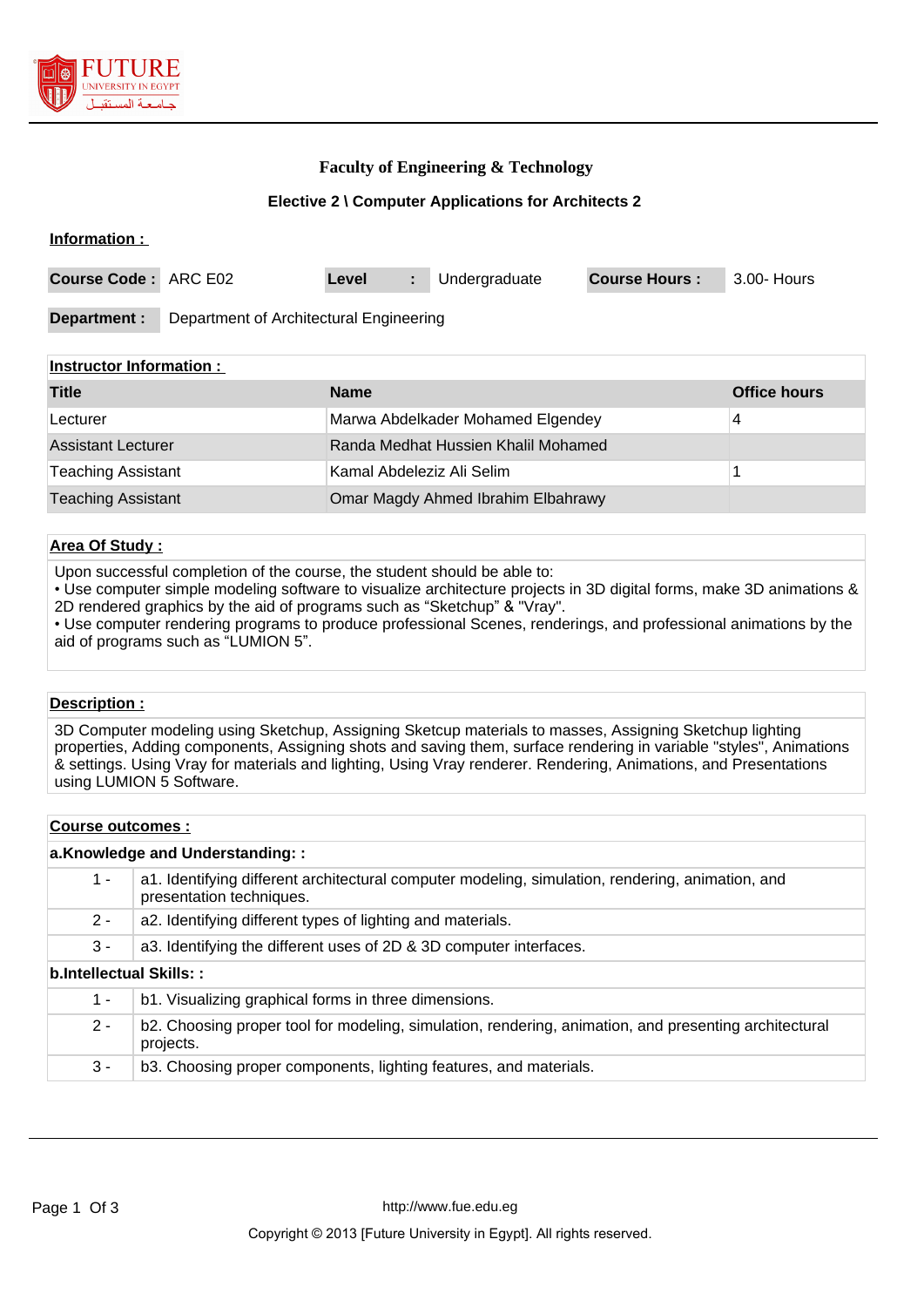

| <b>c.Professional and Practical Skills::</b> |                                                                    |  |  |
|----------------------------------------------|--------------------------------------------------------------------|--|--|
| $1 -$                                        | c1. Building architectural digital models using sketchup software. |  |  |
| $2 -$                                        | c2. Preparing 2D, 3D, and rendered drawings and animations.        |  |  |
| d.General and Transferable Skills::          |                                                                    |  |  |
| $1 -$                                        | d1. Do simple Search for information.                              |  |  |
| $2 -$                                        | d2. Manage time to meet deadlines.                                 |  |  |

### **Course Topic And Contents :**

| <b>Topic</b>                                                         | No. of hours Lecture |               | <b>Tutorial / Practical</b> |
|----------------------------------------------------------------------|----------------------|---------------|-----------------------------|
| Introduction to Sketchup.                                            | 4                    | 2             | 2                           |
| Importing CAD to Sketchup.                                           | 4                    | っ             | $\mathcal{P}$               |
| Modeling using Sketchup.                                             | 16                   | 8             | 8                           |
| Adding Components and Materials.                                     | 12                   | 6             | 6                           |
| Animations using Sketchup                                            | 4                    | 2             | 2                           |
| Assign Lighting and Rendering via Vray.                              | 4                    | $\mathcal{P}$ | $\mathcal{P}$               |
| Rendering, Animations, and Presentations using LUMION 5<br>Software. | 16                   | 8             | 8                           |

### **Teaching And Learning Methodologies :**

Lectures.

Lab Work

## **Course Assessment :**

| <b>Methods of assessment</b> | <b>Relative weight % Week No</b> | <b>Assess What</b>            |
|------------------------------|----------------------------------|-------------------------------|
| Assignment                   | 20.00                            | a1 a2 a3 b1 b2 b3 c1 c2 d1 d2 |
| Final exam                   | 40.00                            |                               |
| Midterm                      | 30.00                            | a1 a2 a3 b1 b2 b3 c1 c2 d1 d2 |
| Participation                | 10.00                            |                               |

## **Recommended books :**

Manual of Sketchup 2015, VRay, & Lumion5 Software 2015. Help Menu of Sketchup 2015, VRay, & Lumion5 Software 2015.

# **Periodicals :**

# **Web Sites :**